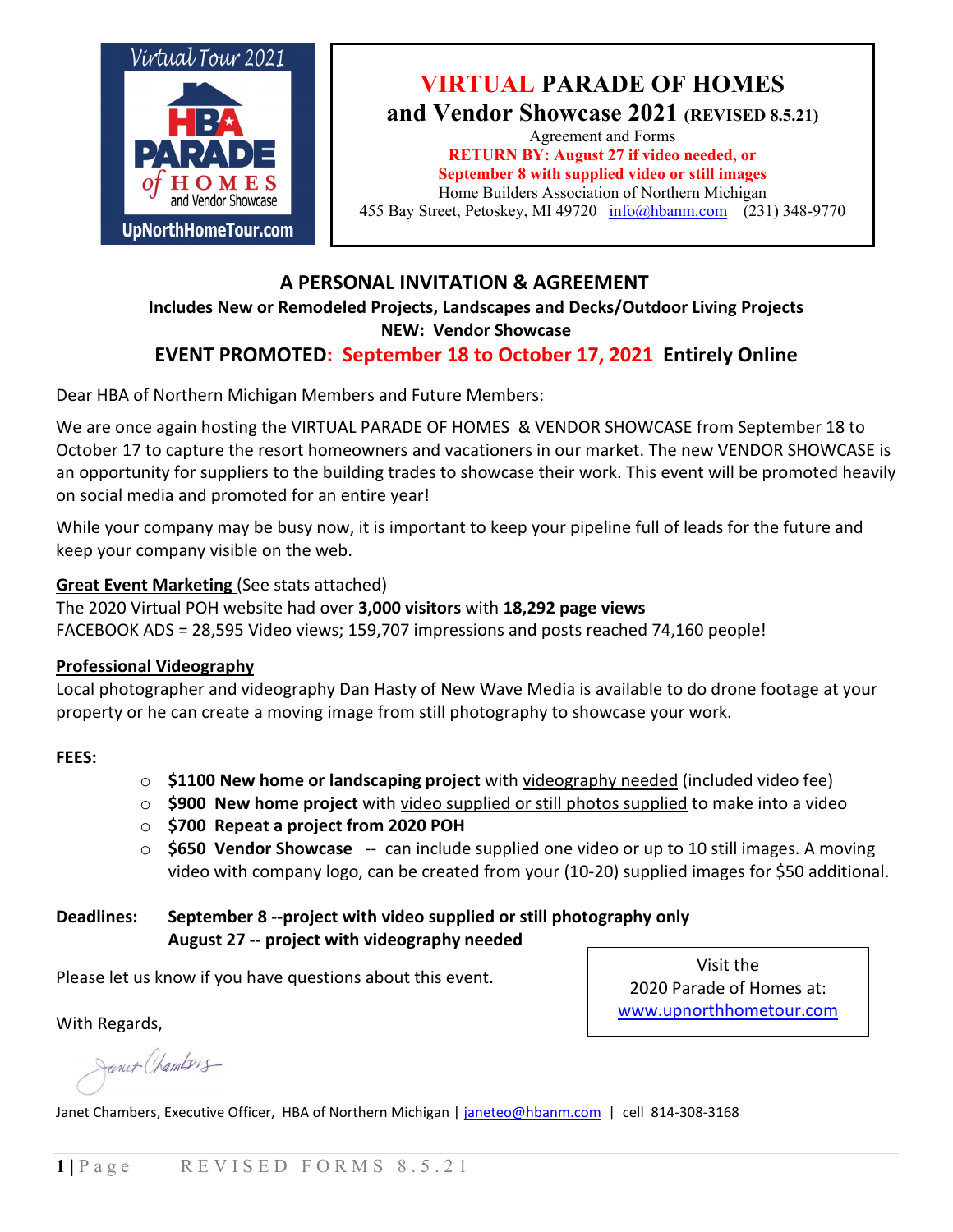# **2021 VIRTUAL PARADE OF HOMES & VENDOR SHOWCASE RULES AND REGULATIONS**

#### **ENTRY AND PARTICIPATION**

1. All projects entered into the Virtual Parade of Homes and Vendor Showcase must be built/landscaped by an HBA of Northern Michigan member company in good standing whose dues are paid in full by the event date. Any company entering a project that is not a current member must join the HBANM by September 1, 2021 to include a project in the event. Vendor must be members of the HBANM.

2. All homes entered in the Parade of Homes and Vendor Showcase shall be projects completed within the last five years. Landscaping projects may be more than 5 years old. Homes may be vacant or occupied.

3. A remodeling job must showcase a change in shape, form or function of the residence. This may include a kitchen remodel, addition, large deck or outdoor living space. Please ask the EO at the HBA of Northern Michigan for clarification if needed.

5. Landscaping projects may include any major landscaping design that showcases good form and function.

6. All Builders, Landscaping companies and vendors are required to pay their respective fees in full accordance with the Agreement before the deadline in order to participate.

7. Builder/Vendor agrees that once this agreement is accepted, there will be no refund of the entry fee for any reason after September 8, 2021, even if the entire amount has not been paid in full at time of cancellation. If this signed agreement is cancelled by the Builder/Vendor prior to August 15, 2021, a 50% fee will be refunded. Note that depending on print production parameters, a withdrawn project may not be able to be withdrawn from some advertisements due to deadlines. If it is determined that a project needs to be withdrawn from the Virtual Tour after the event has run, there will be a flat fee charged to the vendor of \$300 to cover technical services for the website changes.

8. Builder/Vendor agrees to assist the HBANM in marketing the event by providing all information on the project in a timely manner using the information sheets supplied.

9. The Parade of Homes & Vendor Showcase Committee has the right to all editorial control of all promotional materials in order to insure uniformity of Parade promotions.

10. The Committee will approve all images of Builder/Vendor project by New Wave Media, our contracted videography company, or any images supplied by the Builder/Vendor. Participating companies may supply their own images or videography as long it meets our requirements (videos not longer than 3 minutes).

11. The Builder may co-promote their virtual tour project with no more than one other vendor as long as that vendor is also a member in good standing of the HBANM. Vendors may not co-promote on their product page.

12. Any rule or regulation found to be unlawful shall become void and all other rules and regulations shall remain in full force and effect.

13. The Builder/Vendor will work with the videographer and the committee to get the videography completed in a timely manner.

14. All submitted videography will not be longer than 3 minutes.

BUILDER/LANSCAPER SIGNATURE \_\_\_\_\_\_\_\_\_\_\_\_\_\_\_\_\_\_\_\_\_\_\_\_\_\_\_\_\_\_\_\_\_\_ Date \_\_\_\_\_\_\_\_\_\_\_\_\_\_

HBA of Northern Michigan – Agreement page 1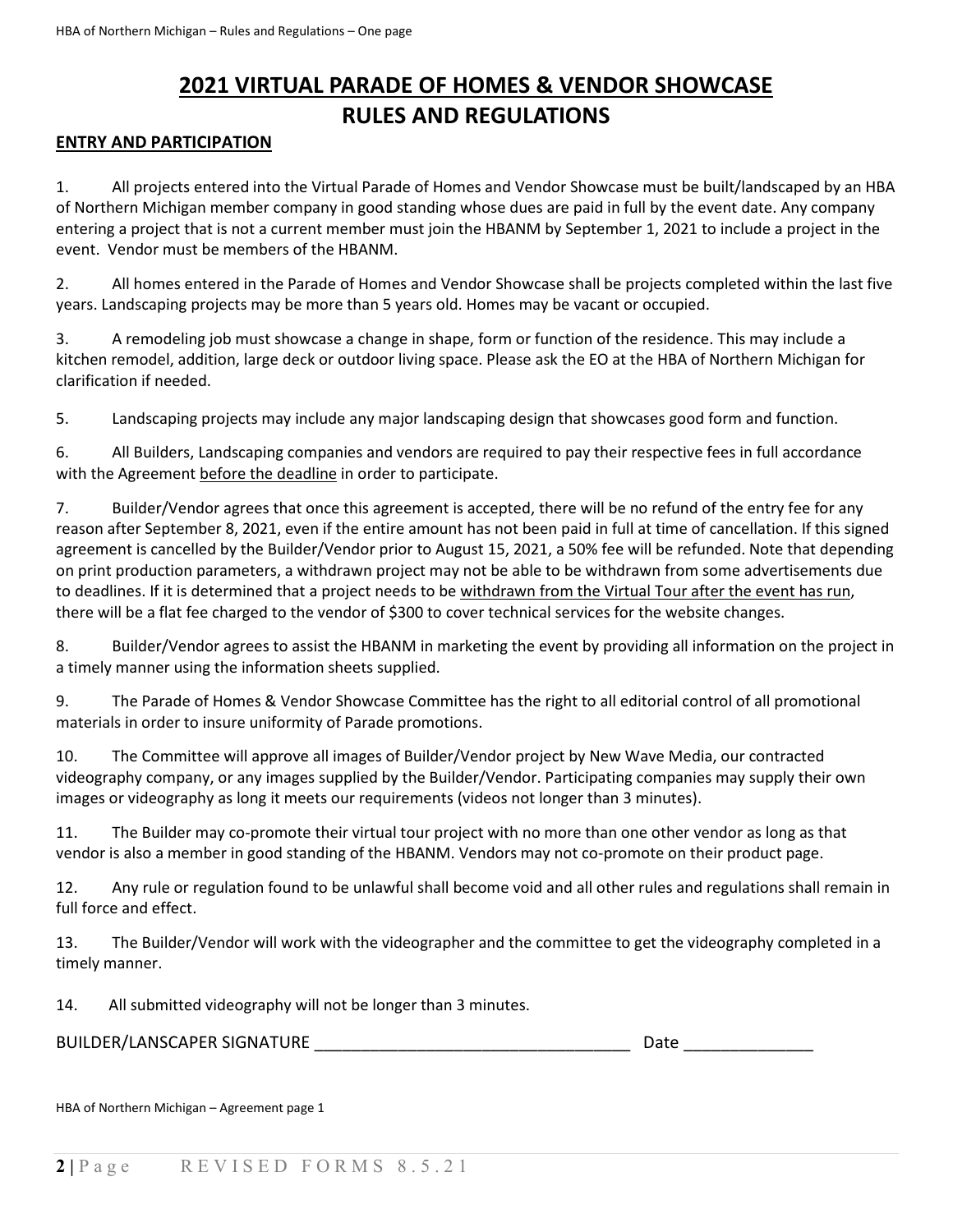# **2021 PARADE OF HOMES & GARDEN TOUR ON-LINE VIRTUAL TOUR AGREEMENT**

#### **VIRTUAL PARADE OF HOMES Promotion DATES:** (REVISED) September 18-Oct 17, 2021

### **DEADLINE TO ENTER: If supplying video or still photography deadline is September 8, 2021. If video is needed, the deadline is August 27 so videography can be scheduled.**

1. Complete one form per ENTRY. NAME OF ENTRY 2. The undersigned Builder/Vendor has received and read the Parade of Homes and Vendor Showcase Rules and Regulations which are incorporated herein. • **HBA MEMBER PRICE : \$1100. New project** (includes videography fee) **OR \$900** with video supplied or just still photography that can be made into a video • **RENEWAL OF PROPERTY FROM 2020 Virtual POH \$ 700 -- no changes** PROJECT ENTERED: [ ] New home (less than 5 years old) [ ] Remodeling Project Type [ ] Deck or outdoor living space [ ] Landscaping Project • **VENDOR SUBMISSION - \$650 –** Include one dedicated page for company promotion. Up to 10 still images or a supplied video (not more than 3 minutes) **Still photos can be made into a video for \$50 additional.** (10-20 still images) 3. Address of Project: NOTE: Locations will not be disclosed in any public forum. Home Owner Name and Number (Note that all arrangements for photography/videography of the project will be made through the builder or landscapers office. We will only use this information if needed to coordinate the photography/videography.) 4. Builder/Vendor Company \_\_\_\_\_\_\_\_\_\_\_\_\_\_\_\_\_\_\_\_\_\_\_\_\_\_\_\_\_\_\_\_\_\_\_\_\_\_ Contact Person: The Contact Person: The Contact Person: The Contact Person is a set of the Contact Person is a set of the Contact Person is a set of the Contact Person is a set of the Contact Person is a set of the Contact Personal Cell number of contact person: **Example 2018** Company Address<br>entering the summary company and the settlement of the settlement of the settlement of the settlement of the s Company Phone # \_\_\_\_\_\_\_\_\_\_\_\_\_\_\_\_\_\_\_\_\_\_\_\_\_Fax # \_\_\_\_\_\_\_\_\_\_\_\_\_\_\_\_\_\_\_\_\_\_\_\_\_ Builders License #  $&$  Current member of the HBANM? [ ] Yes [ ] NO

**IF YOU ARE CO-PROMOTING THIS PROJECT with another vendor,** please submit the company name, contact name, and phone # on a separate sheet. Any vendor used in co-promotion must be a member of the HBANM.

7. **ACCEPTANCE OF AGREEMENT** – Builder/Vendor agrees that once this agreement is accepted, there will be no refund of the entry fee for any reason after September 8, 2021, even if the entire amount has not be paid in full at time of cancellation. If this signed agreement is cancelled by the Builder/Vendor prior to September 1, a 50% fee will be refunded.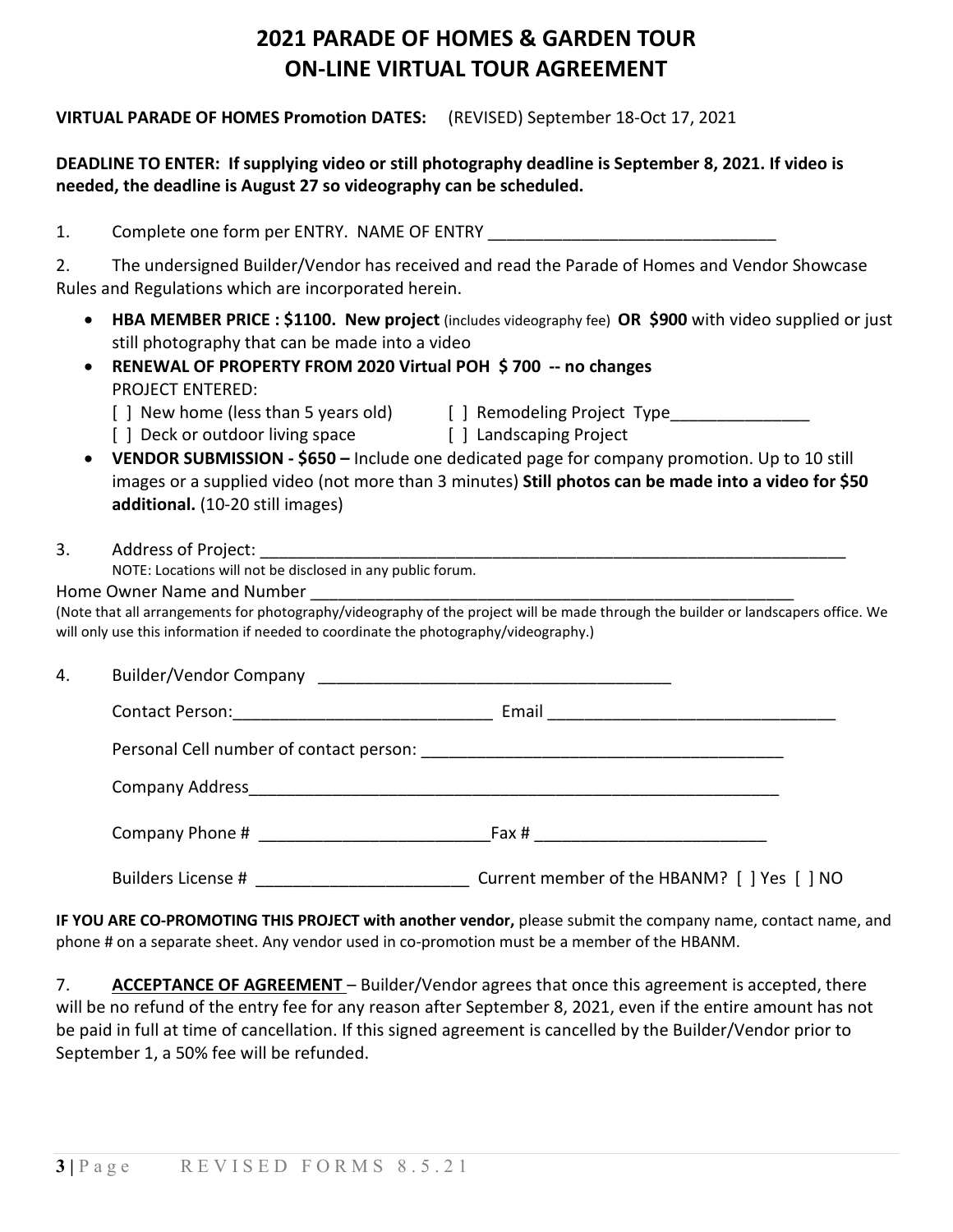8. The foregoing conditions are in the best interest of the Builder/Vendor, the HBA of Northern Michigan, and the 2021 Virtual Parade of Homes and Vendor Showcase event. By affixing their signatures below, the parties hereto fully agree to all terms and conditions of this agreement and the Parade of Homes & Garden Tour Rules and Regulations.

#### Initial HERE \_\_\_\_\_\_\_\_\_\_\_\_

*The Builder/Vendor agrees to indemnify and hold harmlessthe Home Builders Association of Northern Michigan (HBANM), New Wave Media, or any other vendor involved in the virtual Parade of Homes and Vendor Showcase from any and all participation in any activity, work or other things done, permitted or suffered by the Builder/Vendor in connection with the virtual Parade of Homes and Vendor Showcase arising from any act or negligence by the HBANM or other event vendors or any officer, agent, employee, guest or invitee involved with*  the event, and from all costs, attorney fees and liabilities incurred in or about the defense of any such claim or *action proceeding brought thereon.*

**PLEASE SIGN THIS FORM AND RETURN TO THE HBA OF NORTHERN MICHIGAN.** The payment may follow under separate cover and the homeowner signed form(needed only when we take new videography) may also be mailed or emailed separately.

Email to: [info@hbanm.com](mailto:info@hbanm.com) FAX: 231-348-8155

Builder/Vendor Company and the state of the state of the state of the state of the state of the state of the state of the state of the state of the state of the state of the state of the state of the state of the state of

PRINT NAME OF PERSON SIGNING BELOW: \_\_\_\_\_\_\_\_\_\_\_\_\_\_\_\_\_\_\_\_\_\_\_\_\_\_\_\_\_\_\_\_\_\_\_\_\_

Signature Date Date

**HOME BUILDERS ASSOCIATION OF NORTHERN MICHIGAN ACCEPTANCE:**

Janet Chambers, Executive Officer \_\_\_\_\_\_\_\_\_\_\_\_\_\_\_\_\_\_\_\_\_\_\_\_\_\_\_\_ Date \_\_\_\_\_\_\_\_

For questions, contact: Janet Chambers, HBANM Executive Officer [janeteo@hbanm.com](mailto:janeteo@hbanm.com) cell: 814-308-3168 | office: 231-348-9770

**-----------PAYMENT --------------------------------------------------------------------------------------------------------**

AMOUNT ENCLOSED: \$ (\$1100 New project; \$900 with video supplied, new project; \$700 repeat project from the 2020 Virtual POH; \$650 Vendor Showcase. **50% deposit due now**. Balance due by Sept 8, 2021. Please use one form per project. Additional payment terms are available if needed.

Mail checks made out to: HBANM Mail to: HBANM, 455 Bay Street, Petoskey, Michigan 49720 **Pay by Credit Card (We will include a 3.5% processing fee)**

| Name on Card        |                                       | Card Type: [ ] VISA [ ] Mastercard (AMEX is not accepted) |
|---------------------|---------------------------------------|-----------------------------------------------------------|
| Card Number         | Expires ____________CV code _________ |                                                           |
| Card Member address |                                       |                                                           |
| Signature           |                                       |                                                           |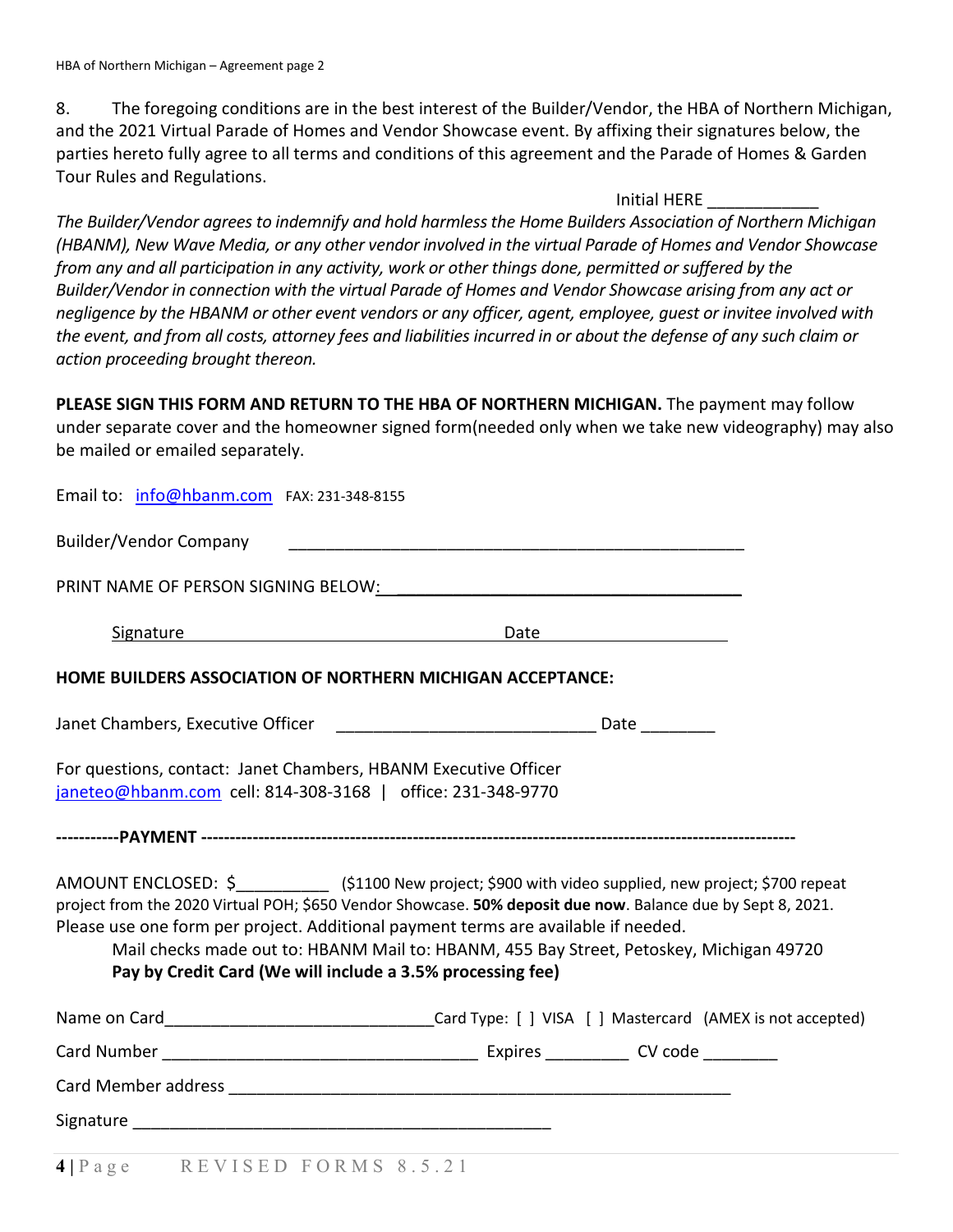## **HBA of Northern Michigan**

### **2021 VIRTUAL PARADE OF HOMES AND VENDOR SHOWCASE PROJECT DETAIL ENTRY FORM**

**This is the information that will be used on the website to describe your project**

| Builder/Vendor                        | Contact                     |
|---------------------------------------|-----------------------------|
| Project Name                          |                             |
| <b>PROJECT ENTERED:</b>               |                             |
| [ ] New home (less than 5 years old)  | [ ] Remodeling Project Type |
| [] Deck our outdoor living space<br>. | [] Landscaping Project      |

[ ] Vendor Showcase:

Please write a general description of the project or products not to exceed 100 words. (This will be used on the page)

#### **FOR HOMES:**

Square footage \_\_\_\_\_\_\_\_\_\_\_\_\_\_\_\_\_\_\_\_\_\_\_\_\_\_ # of bedrooms \_\_\_\_\_\_\_ Baths

List any special features of the areas to be highlighted on the tour – special materials or techniques used. Do not exceed 200 words

**LANDSCAPING PROJECTS** – Please list any other information you would like on this project such as the designer's name, plantings used, or other features. Not to exceed 200 words.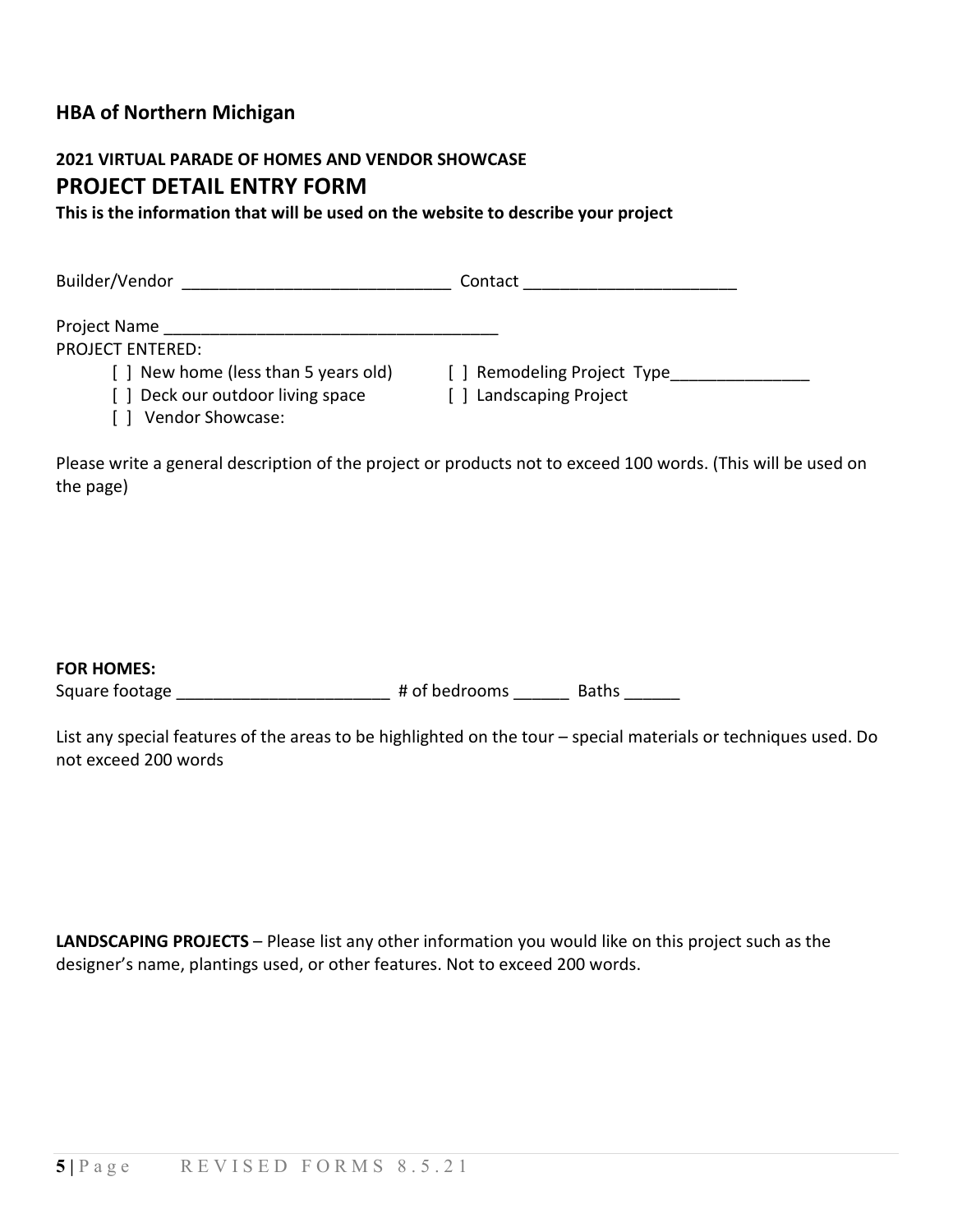Please write a brief description of the company not to exceed 50 words. You may submit a photo of your team and your logo for the website.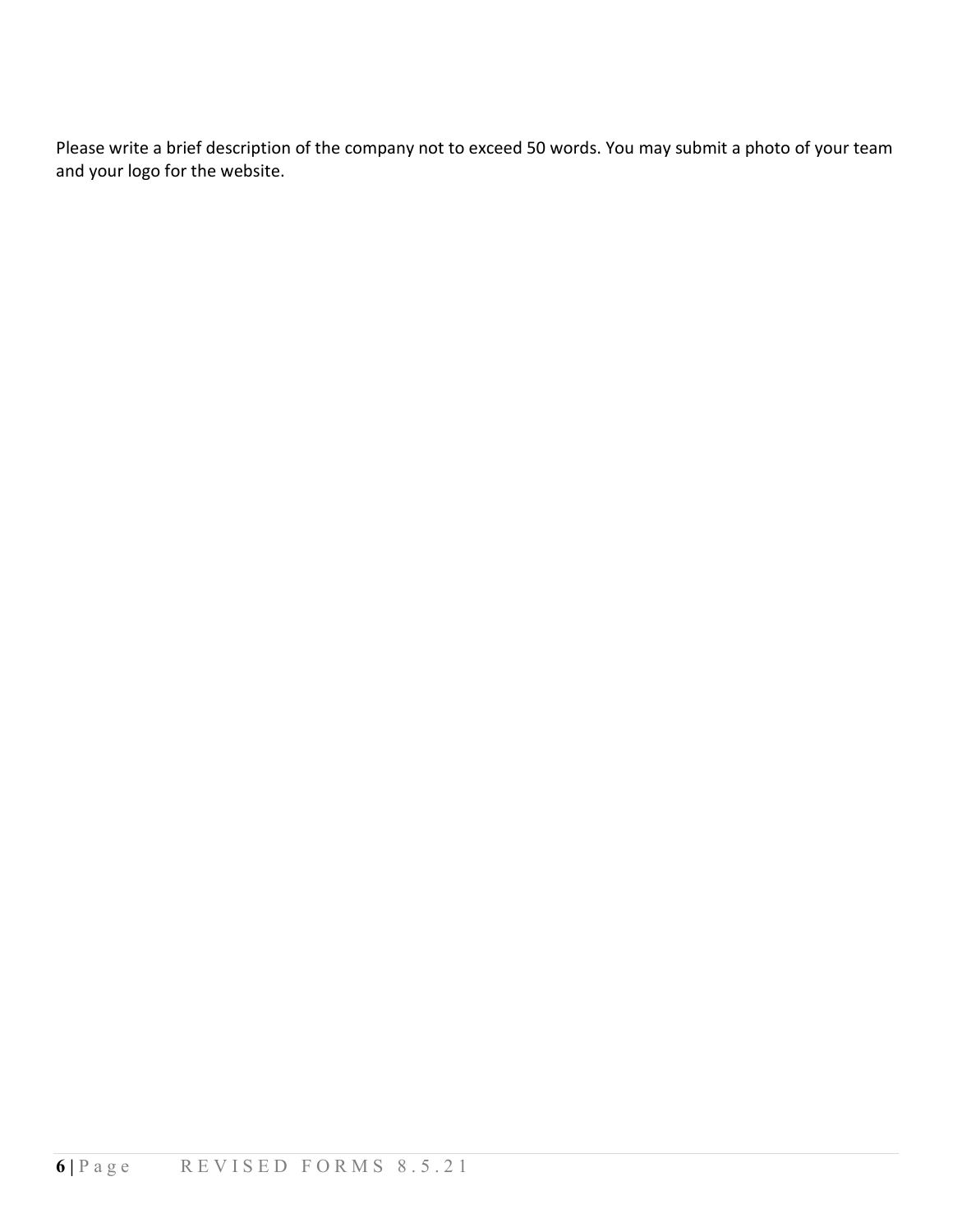#### **Homeowners Acknowledgment – Virtual Tour 2021 - 2022 HBA of Northern Michigan**

#### **TO BE SIGNED BY THE HOMEOWNER –**

I hereby agree to allow my home to be entered in the 2021 Parade of Homes and Vendor Showcase, a virtual event taking place on Sept 18 – Oct 17, 2021.

I understand that my home will only be viewed by the general public via a virtual tour hosted online at [www.UpNorthHomeTour.com.](http://www.upnorthhometour.com/) **My address and name will not be disclosed to the public or posted in any public forum.** 

I understand that (builder or landscaping company name) and the state of the state of the state of the will make arrangements to video my property at a date and time that I arrange with them no later than September 15, 2021. I understand that the videographer or anyone helping the videographer will wear a mask and follow COVID-19 safety protocols.

I verify that my Home/Remodel Project/Landscape/Outdoor Living area was completed by the company noted above.

*Home Owner agrees to indemnify and hold harmless the Home Builders Association of Northern Michigan (HBANM), the Builder or Landscaper involved with this event, or any other vendor involved in the virtual Parade of Homes and Vendor Showcase from any and all participation in any activity, work or other things done, permitted or suffered by the Home Owner in connection with the virtual Parade of Homes and Vendor Showcase arising from any act or negligence by the HBANM or other event vendors or any officer, agent, employee, guest or invitee of Builder/Vendor, and from all costs, attorney fees and liabilities incurred in or about the defense of any such claim or action proceeding brought thereon.*

| Signed: | Jaleu. |
|---------|--------|
|         |        |

| <b>Print Name</b> |  |
|-------------------|--|
|                   |  |

Address:\_\_\_\_\_\_\_\_\_\_\_\_\_\_\_\_\_\_\_\_\_\_\_\_\_\_\_\_\_\_\_\_\_\_\_\_\_\_\_\_\_\_\_\_\_\_\_\_\_\_\_\_\_\_\_\_\_\_\_\_\_\_\_\_